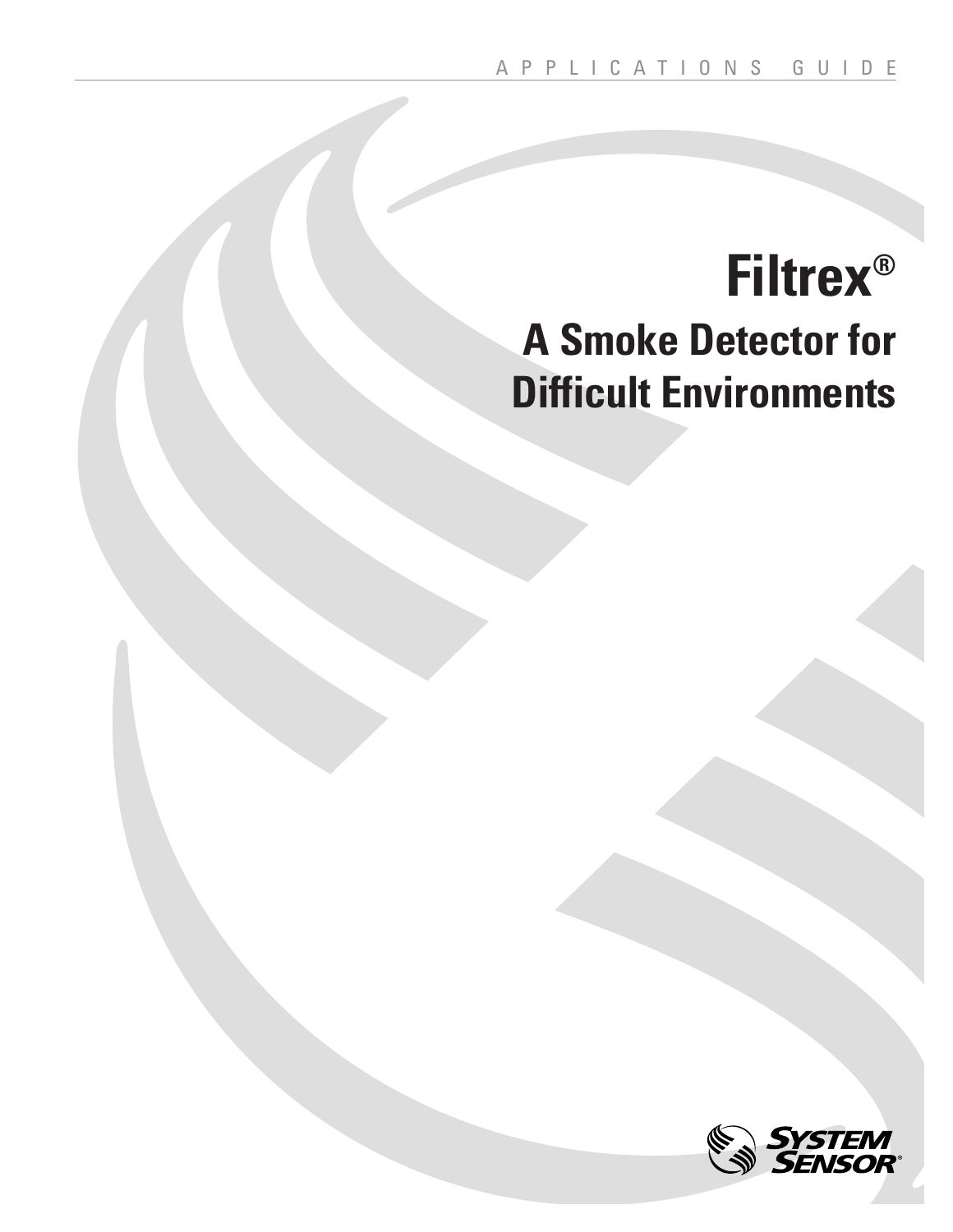# **Filtrex® A Smoke Detector for Difficult Environments**

| <b>Contents</b> |  |  |
|-----------------|--|--|
| Section 1       |  |  |
| Section 2       |  |  |
| Section 3       |  |  |
| Section 4       |  |  |
| Section 5       |  |  |
| Section 6       |  |  |
| Section 7       |  |  |

# **Benefits**

Filtrex goes to the worst places. Made for some of most difficult interior environments on earth, it holds its own against dust, insects and will even withstand occasional water spray. This specially designed, patented smoke detector filters airborne particulate so it can concentrate on sensing smoke.

Filtrex is fast. Its early response time provides early detection — well before slower-responding thermal detectors — thereby minimizing property loss.

It doesn't fool with fire. Filtrex virtually eliminates false alarms — minimizing business interruption.

Filtrex installs easily into existing analog-intelligent systems.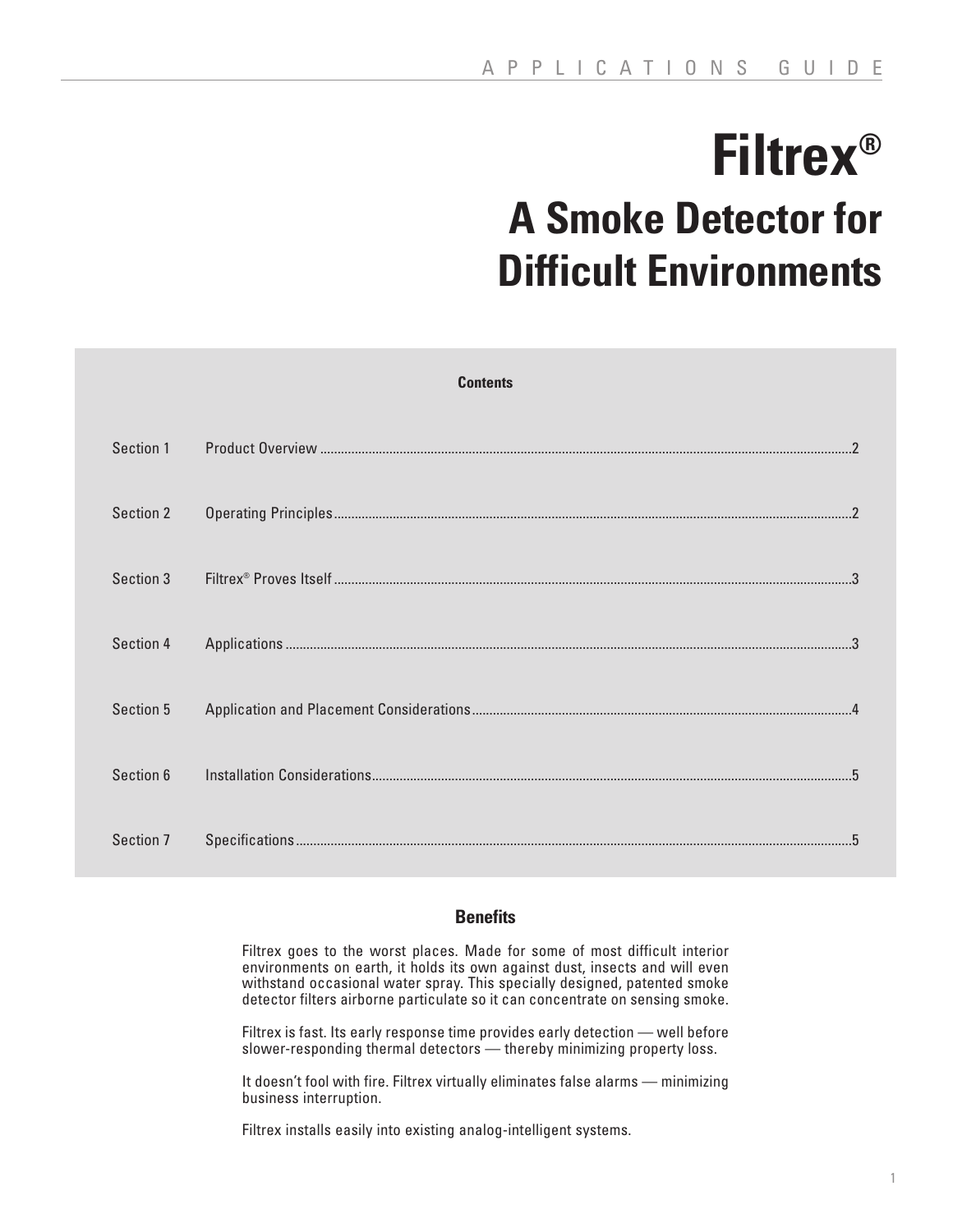# **Section 1 Product Overview**

# **The first difficult environment smoke detector**

It's well known that smoke detectors just don't work in certain places. Dirty, dusty places like paper mills. Lumber mills. Cotton and textile mills. Dry chemical processing plants. Horse stables and other climate controlled animal holding areas.

Until now, it was next to impossible to achieve true early warning of smoke in these dusty, dirty environments. No smoke detector could stand up to the punishment of dust. Anyone bold enough to try a photoelectric smoke detector in such a place would report the same experience — frequent false alarms or frequent maintenance.

Until now, specifiers could only choose between thermal, flame detectors, thermal wire or beam detectors. Some of these alternatives, such as flame detectors, could be effective, but are expensive and maintenance-intensive. Others, such as thermal detectors, could be slow to react — and in the fire detection business, too slow can be too late.

Although these technologies can save lives, they may not respond early enough to prevent property damage. And

## prolonged extinguishing by water sprinklers or misters can actually increase property damage.

Filtrex entirely changes this picture. Using a high-density filter and air intake system, Filtrex removes airborne matter before it reaches the smoke sensor. Dust, insects, water spray — Filtrex shuts them all out.

And that frees the sensor to do its job: sense smoke.

The results of this technology?

- Demonstrably superior performance.
- True early warning.
- Rapid response without false alarms.
- Straightforward installation into existing systems.
- Low maintenance.

Filtrex is also fully supervised. Internal circuitry can detect a clogged filter or fan failure.

While Filtrex is ideal for some of the most dusty and dirty places on earth, it is not intended for exterior use, nor is it recommended for extremely hot, humid, corrosive, hazardous, intrinsically safe or explosive environments.

# **Section 2 Operating Principles**

Filtrex removes foreign particulate — such as dust and water spray — while allowing smoke to arrive at the sensor.

Photoelectric smoke detectors provide advanced warning of impending fire without requiring heat to alarm.



However, because these smoke detectors work on a lightscattering principle, any particulate that enters the sensing chamber can lead the sensor to believe it is detecting smoke. The result: a possible false alarm.

Filtrex is a specially-enclosed intelligent photoelectric smoke detector that provides the ability to operate normally in environments that would otherwise cause false alarms. The sealed enclosure contains two high-density air filters that capture dust and water spray while allowing smoke to pass through to the sensor. A small fan draws-in filtered air samples, cycled on and off to increase its life and reduce current draw.

Filtrex draws air (1.) through two high-density filters. One filter is field-cleanable; the other is permanent to protect the sensing chamber. A fan, cycled to increase life expectancy and reduce current draw, pulls the air through the fine filters and past the sensing chamber (2). Air is then exhausted (3.) through the chamber and back out the cover. A standard photo sensor is used as the sensing device. Gaskets provide additional dust protection.

### **Cycled Sampling**

Air is sampled every 35 seconds for five seconds. Air flow is checked every four hours for 15 seconds. Two high density filters remove particulate.

#### **Continuous Protection**

Smoke is detectable while water spray or dust is present.

#### **Full Supervision**

If a filter clogs, the panel is alerted and the device is taken off-line. Power-up is automatic when the dirty filter is replaced.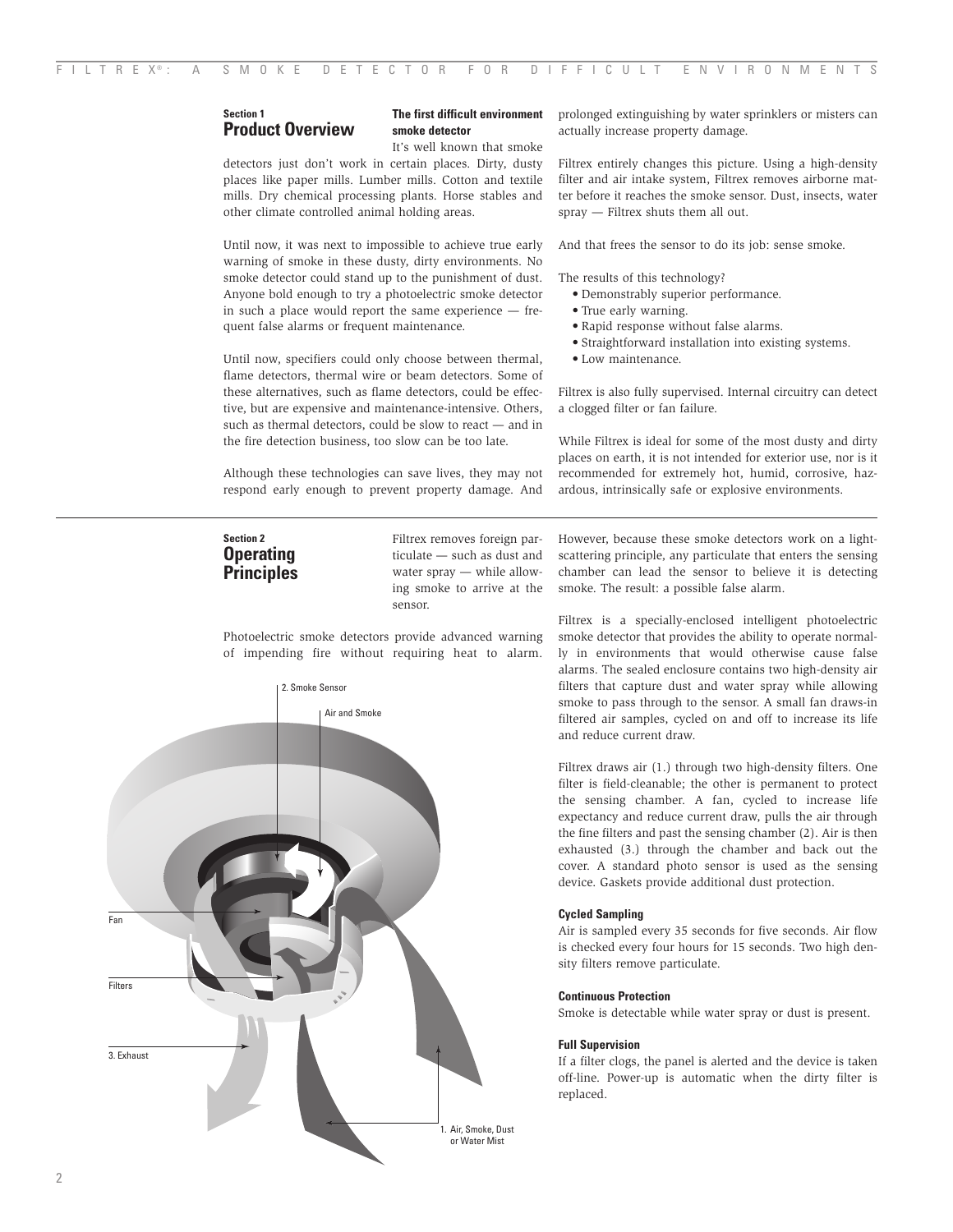# **Section 3 Filtrex® Proves Itself**

# **Smoldering Fire Test**

In this test, a UL smoldering fire (see UL standard 268 for more details about this fire) was performed in which 10 small pieces of wood were placed on a hot plate. At time zero the hot plate was at room temperature. It was slowly ramped to a temperature of around 500ºF. Smoke began generating around the 20 minute mark. Filtrex, in this test, alarmed about 20 minutes after the first smoke was generated. This particular fire would not generate enough heat to alarm a heat detector until a flame-over condition occurred and sufficient heat was generated. As you can see here, Filtrex may provide an early warning.



**Filtrex responds to smoldering fires while heat detectors may not.**

### **Airborne Dust Test**

This graph shows the results of two separate trials testing the performance of a standard photoelectric smoke detector against Filtrex in a dusty environment. In each test, the signals from the detectors are monitored while they are exposed to a predetermined amount of dust. In each trial, the standard photoelectric smoke detector reaches the alarm threshold, while Filtrex stays safely below.



# **Section 4 Applications**

Note to specifiers: check that the specified product temperature and humidity conditions are met.

#### **Potential Applications**

- Paper and lumber mills
- Cotton and textile mills
- Dry chemical processing plants
- Duct Installations
- Food processing plants
- Packaging areas (corrugated dust)
- Laundry rooms
- Wash-down and hose-down areas
- Animal holding areas (zoos, stables, barns)
- Motion picture studios
- Subway tunnels

## **Applications to Avoid**

- Explosive conditions
- Out-of-range temperature and humidity
- Hazardous environments
- Outdoor or marine installations
- Unheated animal barns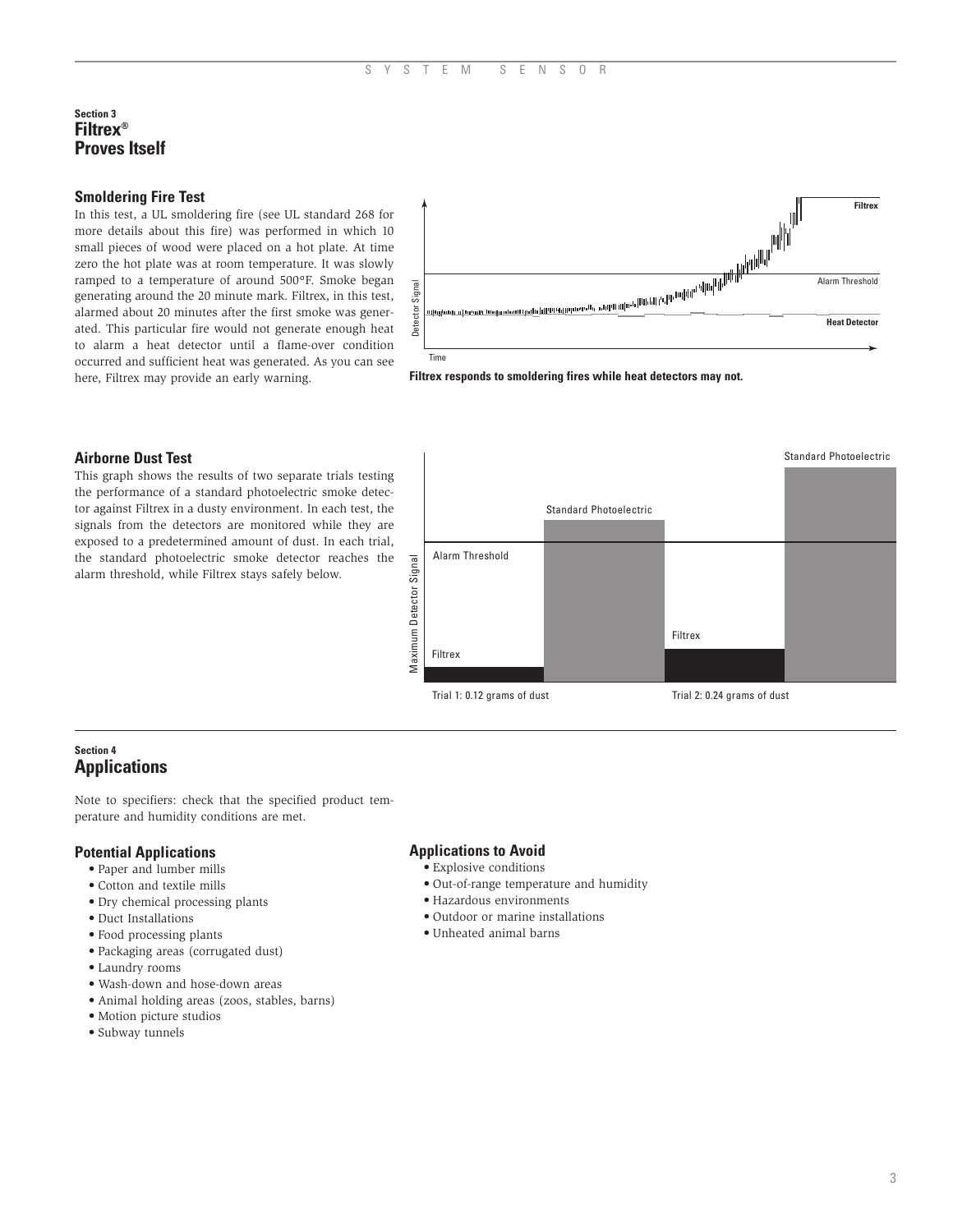# **Section 5 Application and Placement Considerations**

Although Filtrex is designed to withstand very dirty environments, it does have some limitations. During our extensive field

site testing, we gained valuable experience on how to best apply the product. Performance feedback indicates that Filtrex provides superior detection in difficult environments, as there have not been any reported false alarms. Here are some factors to consider when evaluating potential applications.

#### **Temperature Considerations**

Importantly, Filtrex is not an outdoor product. Observe temperature range when specifying product. The UL specified temperature range is 32 degrees to 120 degrees F (0 degrees to 49 degrees C) and relative humidity is 10%–93% noncondensing.

# **Water Spray**

Filtrex has also been designed to withstand periodic contact with water spray directed at the housing. Filtrex filters have a special coating that prevents water from passing through or clogging the filter; water beads on the filter and falls off. A potential application could be a wash-down area where there is periodic over-spray that contacts the detector. There should be adequate time between water contact for the unit to dry. Filtrex has not been designed for continuous water contact nor has it been designed to withstand a forceful direct spray. Also, damage may occur if water is allowed to enter from the back of the base where the power and communication wires enter.

### **Particle size and filter issues**

The two high-density filters that remove airborne particulate have a pore size of 32 microns. This opening size has been carefully chosen through extensive testing to balance between keeping dirt particles out while still allowing adequate smoke entry. So, depending on the particular environment, there is a possibility that a small amount of particles will enter the chamber. In this case, you may experience a low level detector response (analog output from Filtrex shows an increase in signal). But, this increase tends to be well below alarm threshold and, compared to an open area smoke detector in the same environment, is drastically lower. Tests also show that over time, the particles do not tend to build-up, but rather are exhausted from the chamber. With the majority of industrial conditions,

there should not be an issue, but consideration should be given to the expected particle size distribution of the dust or dirt found in a given environment.

The rate of filter clogging on Filtrex will vary for each individual application. Factors include density, size and structure (fiber, spherical, etc.) of the particles, duration and frequency of high dust conditions, and "stickiness" of the particles (will they adhere to the filter or lay on the surface). We have seen conditions where the filter could last for several years and conditions where filter life was much shorter.\* Again, each application will be different and thus, will have varying filter life. If the filter does clog, simply remove the cover/filter assembly and replace with a new one (replacement cover/filters are available). Note: As airflow is reduced due to clogging, Filtrex cuts power and causes a trouble signal at the fire alarm control panel.

*\*Interestingly, we found that in some especially tough areas, changing the filter even on a monthly basis is not too high a price for some customers to pay for detection they have never been able to get before.*

## **Placement**

For placement and spacing purposes, Filtrex is a spot type smoke detector. NFPA 72 guidelines for open area smoke detectors should be observed. A few other common sense rules will allow the product to work as specified:

- Do not install Filtrex at steam outlets. Steam particles are very small and may pass through the filters, causing false alarms.
- To extend filter life, do not install Filtrex in the direct path of extreme amounts of dust. Although false alarms should not be a problem, carefully placing units can add substantial life to filters.

### **After a fire**

Filters should always be replaced after any fire condition to ensure that proper airflow is maintained. Smoke from actual fires will have a tendency to stick to the filters and reduce airflow.

#### **Applications Support**

Call your fire system supplier or System Sensor with any questions.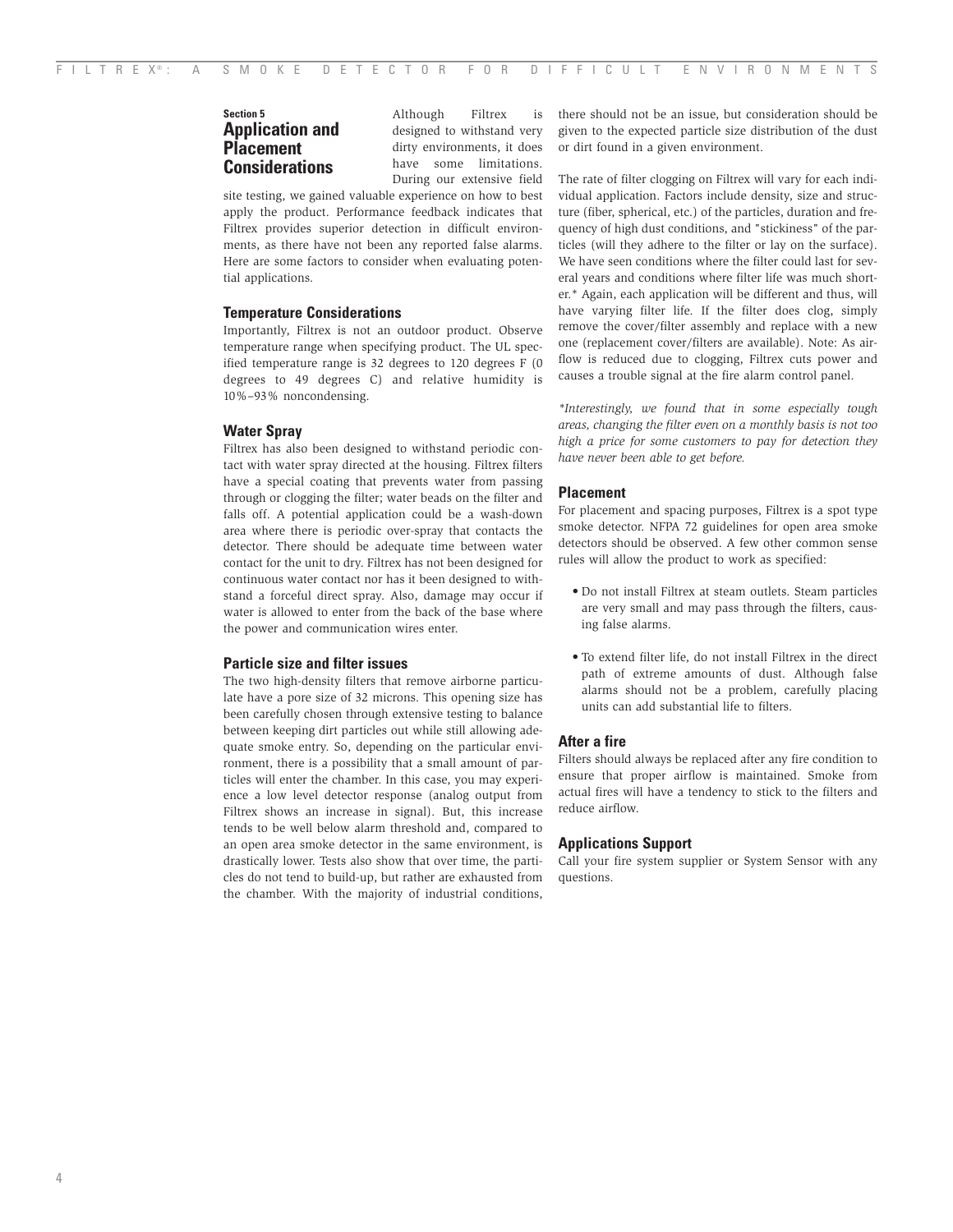# **Section 6 Installation Considerations**

Installation of the Filtrex system is essentially the same as installing standard intelligent photoelectric

smoke detectors, although the mounting base is modified for additional electrical connections.



# **Section 7 Specifications**

| <b>Filtrex Smoke Detector for Difficult Environments</b> |                                                                             |
|----------------------------------------------------------|-----------------------------------------------------------------------------|
| Size                                                     | 3.5 in. (8.9 cm) H x 4.0 in. (10.2 cm) dia.                                 |
| Weight                                                   | 7.3 oz. $(207 q)$                                                           |
| <b>Detector Input Voltage</b>                            | $15 - 32$ VDC                                                               |
| <b>Detector Current Draw</b>                             | 250 µA max. @ 24 VDC (without communication)                                |
|                                                          | 360 $\mu$ A max. @ 24 VDC (one communication every 5 sec. with LED enabled) |
| <b>Auxiliary Power Supply Input Voltage</b>              | $15 - 30 \text{ VDC}$ (filtered)                                            |
| <b>Auxiliary Power Supply Current Draw</b>               | Average current: 27 mA max.                                                 |
|                                                          | Peak current: 123 mA max.                                                   |
| <b>Operating Temperature Range</b>                       | 0° to 49°C (32° to 120°F)                                                   |
| <b>Relative Humidity</b>                                 | 10% - 93% noncondensing                                                     |
| <b>Rated Air Velocity</b>                                | $0 - 4000$ ft./min. $(0 - 20.3$ m/s)                                        |
|                                                          |                                                                             |